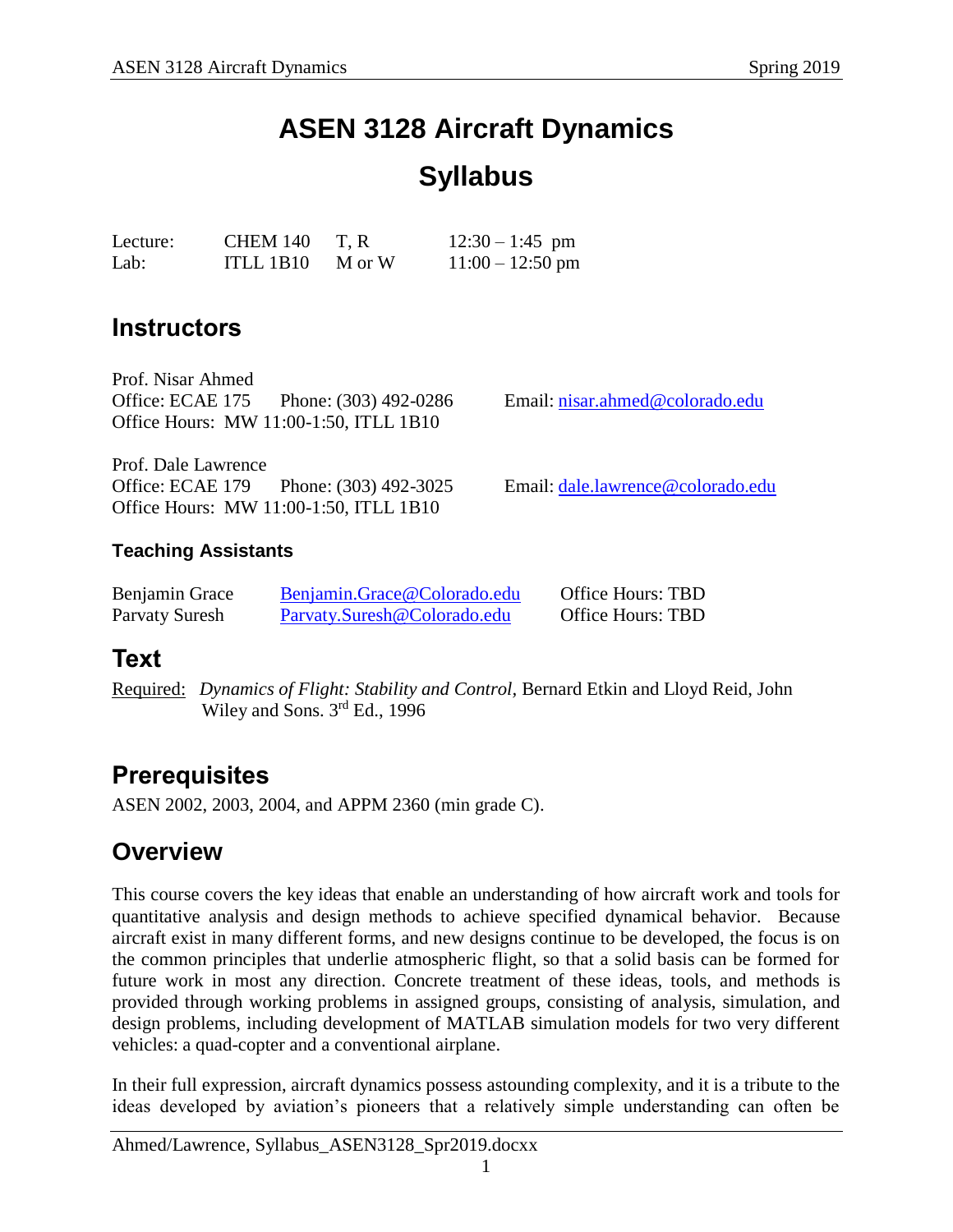obtained, leading to clear insights and design principles. While these concepts are not inherently difficult, they do lie outside most common experience, and they depend on new nomenclature and strange notation that can seem overwhelming at first. It is only through diligent and careful use of this new language that the underlying simplicity can be grasped and conveyed on exams; mastery of the language of aircraft dynamics is perhaps the most important predictor for success in the course.

The course has been designed to develop a conceptual grasp of the key ideas below, and to demonstrate proficiency in wielding these concepts to solve problems, construct and validate simulations, and to explain behaviors and results obtained. In particular, technical writing and reasoning skills are stressed in assignment solutions and examinations. The key learning objectives are:

#### **Vector mechanics**

- Vector representation in coordinate frames
- Change of coordinate frame representation (coordinate rotation)
- Relative motion, frame derivatives
- Change of derivative frame: velocity rule

#### **How aircraft dynamics models are created and what the terms mean**

- 3D rigid body translational model
	- o Kinematics
	- o Dynamics, external forces
	- o Effects of wind
- 3D rigid body rotational model
	- o Kinematics, Euler angle attitude representation
	- o Dynamics, Euler moment equations, external moments
- External forces and moments
	- o Aerodynamic effects
	- o Control effects
	- o Steady flight conditions, trim states

#### **How aircraft dynamics models are simulated**

- State space models
- Matlab integration
- Good naming and commenting habits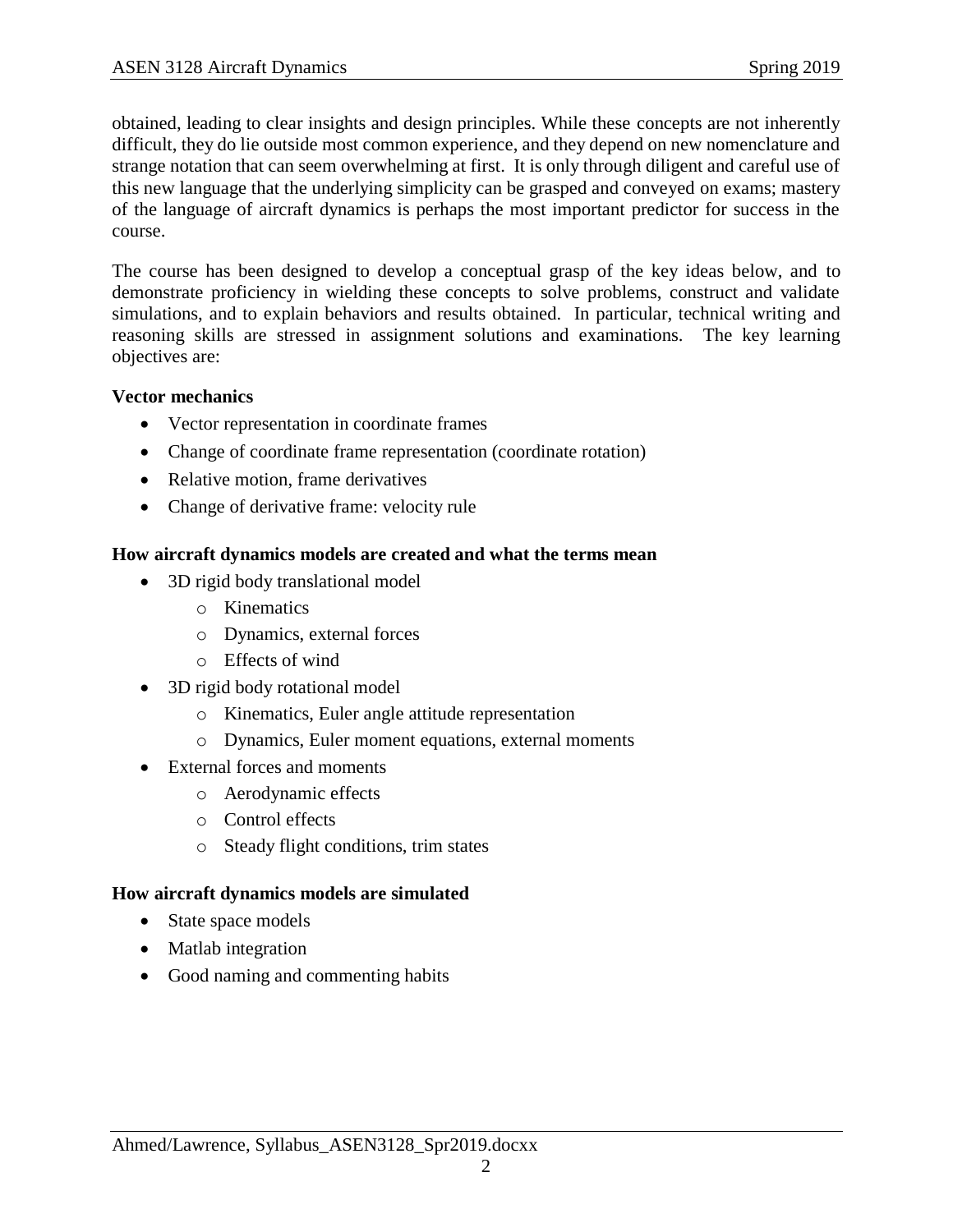#### **How dynamical behavior is understood and specified**

- Linearization
- Decoupling
- Stability derivatives
- Modal solutions
- Stability characterizations
- Modal specifications

#### **How feedback control is designed to meet behavioral objectives**

- Sensor selection, control structure
- Effects on mode eigenvalues

# **Course Components**

Material and concepts are introduced, and student mastery is evaluated using several mechanisms throughout the course:

**Reading** – The textbook provides the essential basis for the course, including the concepts, terminology, notation, methods, and examples used to convey the course topics. Specific reading assignments will be given covering key sections of the book; some book sections are not covered in the course. Some supplementary material will also be provided.

**Lectures** – These are intended to emphasize key ideas and methods that make the material easier to grasp. They are therefore a counterpart to the reading, not a replacement. The value of lectures is dependent on your participation in them. Passive "watching" will provide little benefit. Active note taking is critical to developing first-hand familiarity with the notation, terminology, and methods, and to gaining comfort in using them. Questions are encouraged during lectures, and will be prompted often. Professor Lawrence will lecture primarily for the first half of the course, and Professor Ahmed will lecture primarily for the second half.

**Assignments** – These provide first-hand experience employing the reading and lecture material. They consist of analysis and computation exercises, simulation development, and simulation use to address aircraft stability and control design problems. Assignments will be carried out in small groups, with a single solution graded and a single initial assignment grade for the group. Individual assignment grades may differ from the group grade, depending on peer evaluations of group member's contributions to the assignment. Please see the **Assignment\_Format** and **Peer\_Eval\_Grading** documents for details. Students are expected to use these assignments and the associated group learning opportunities to strengthen their **individual** mastery of the subject. Dividing up the learning on assignments by dividing up the work is a recipe for failure on the individual exams in this course.

Proper presentation of engineering work is important throughout the ASEN curriculum, as in professional life thereafter, and students are expected to properly describe what was done and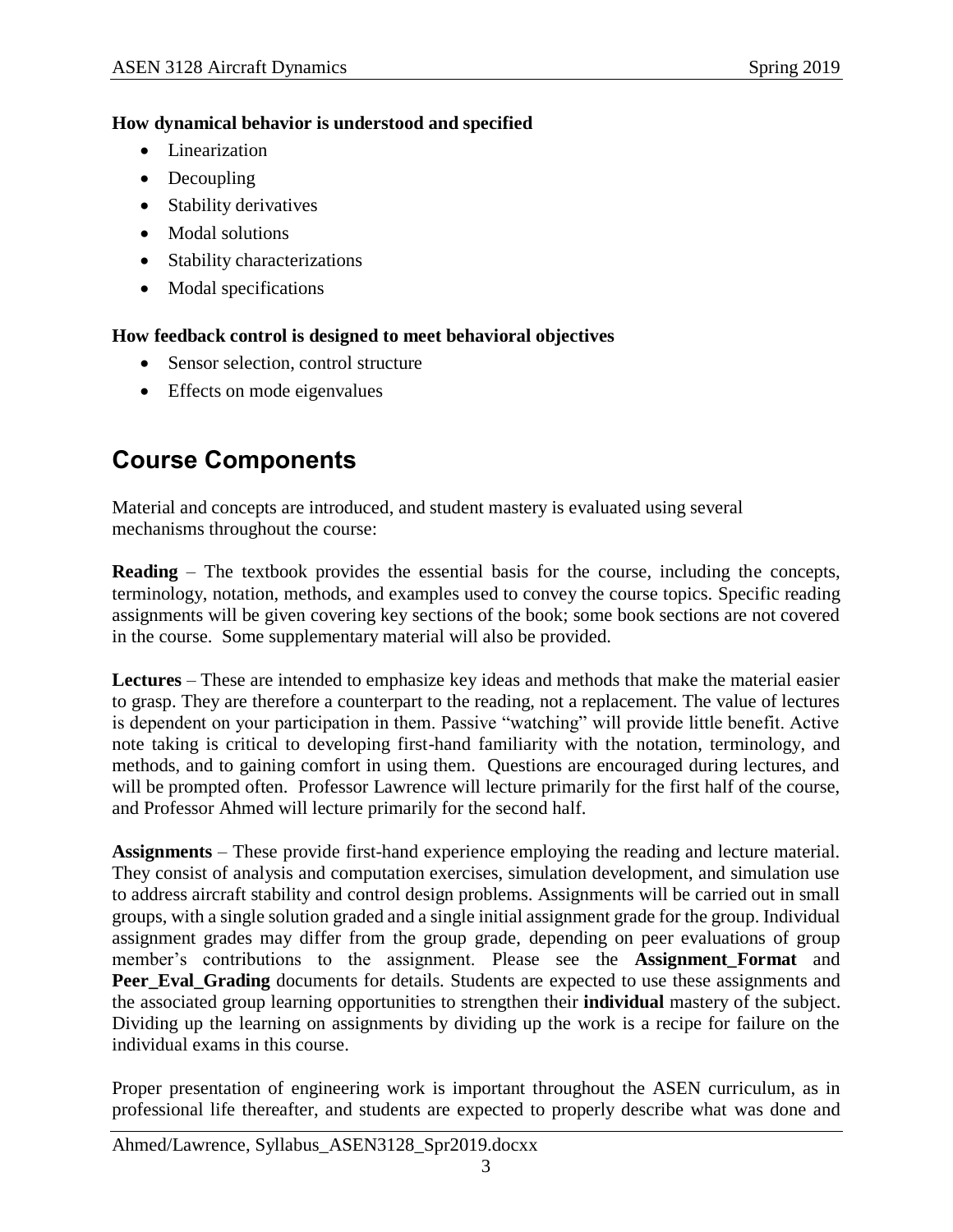explain results using graphical and written descriptions based on the precise terminology and notation introduced in the course.

A secondary objective of the Assignments is the development of proficiency with numerical simulation, and to develop good programming habits. Simulation is becoming an indispensable tool in engineering, and proficiency is expected of professionals in this field.

**Exams** – These are the primary means of evaluation of your individual grasp of the course material. Three in-class written exams will be conducted at approximately five-week intervals. Exams will include both conceptual questions and quantitative problems. Precise use of terminology and notation is stressed. The final exam is comprehensive in that it will contain material from the entire course, but emphasis will be placed on the final third of the course material.

# **Logistics**

- 1. Office hours for Instructors and TAs will be held during the arranged "lab" times for the course, in the ITLL 1B10 lab plaza. This is intended to provide ease-of-access to instructor and TA help, primarily during group work on the weekly assignments, but any questions about course material are welcome. To help avoid congestion, students assigned to a lab section have priority for that section. However, instructors and TAs are available to all students during these "lab" times. This mode of "supervised learning" can be quite efficient, particularly if groups are prepared by attempting the assignments ahead of time, and come to the "lab" sessions with questions. The assignments are handed out the week before the intended "lab" time in order to enable this "first-pass" in advance. Additional office hours with instructors and TAs will also be scheduled. Private meetings with instructors or TAs can also be arranged if needed.
- 2. Attendance at all lectures and lab sessions is essential. In-class discussion of assignments or important announcements may be given at any time. Students who come to class prepared and participate in discussions typically have a more rewarding experience. Attendance at "lab" sessions is equally important. The instructors and TAs will be present for all lab sessions, and the individual assistance this affords can be extremely valuable.
- 3. Taking your own notes: first hand contact with the notation and diagrams is key to understanding the material in this course, and to conveying your understanding on exams. Copies of the Lecture material presented in class will be posted, and lectures will be recorded for repeated viewing, to ensure details are not missed. But there is no substitute for taking your own notes. To encourage due diligence here, notebooks will be reviewed on a random basis by the TAs during the lab sessions, and quality of notetaking will contribute to your individual work grade in the course (see the Grading section below).
- 4. Collaboration is required on Assignments with the assigned group. Group membership will be rotated several times during the semester. Collaboration outside the assigned groups is also encouraged, provided it is used to assist your individual learning, rather than substitute for it. Discussing the means and methods for solving problems, comparing answers, etc. can be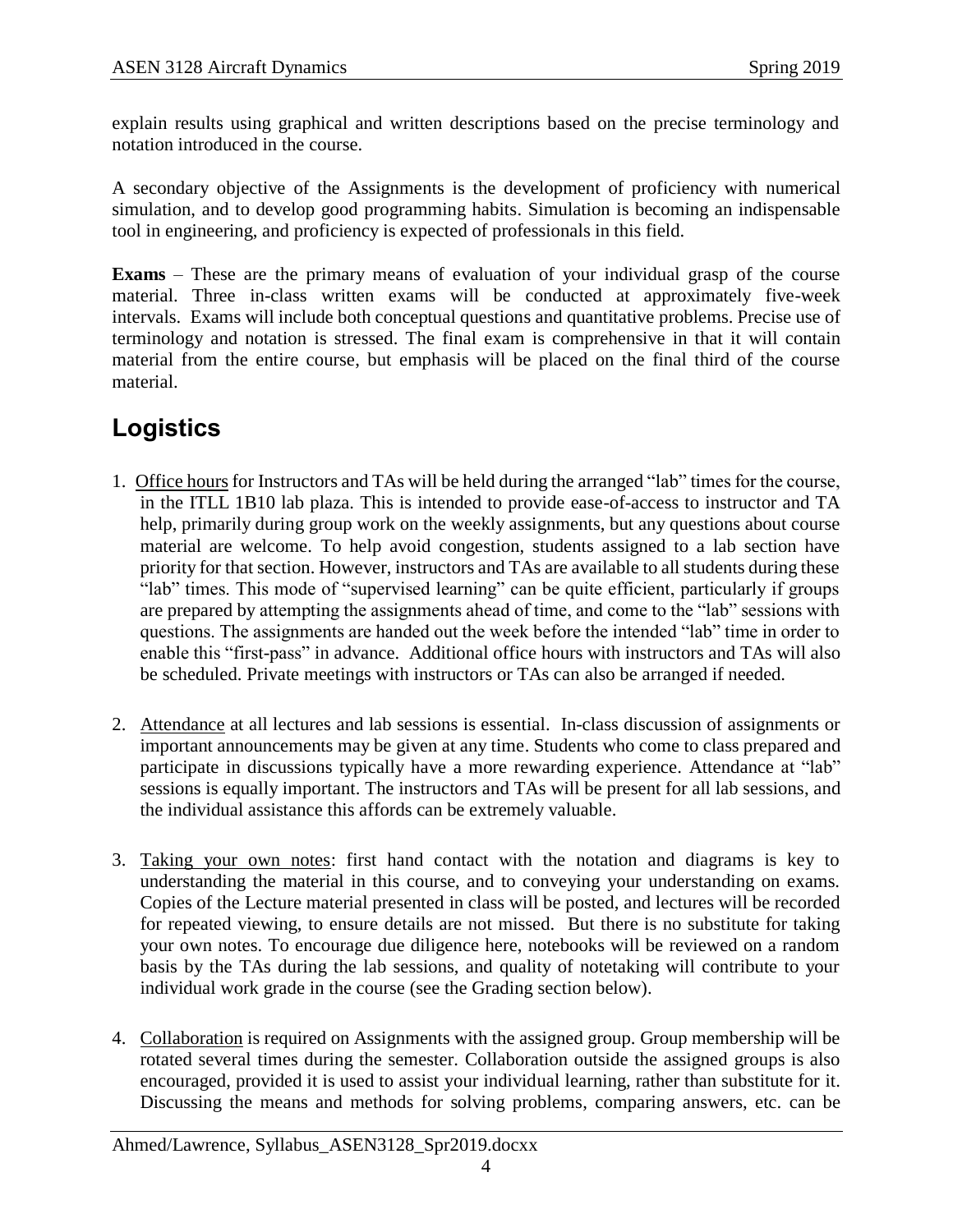valuable to you, but blindly copying is not. Grading in the course is designed to evaluate **individual** understanding, and this is only developed through personal experience with the material. Moreover, the peer evaluations of group work are designed to fairly evaluate group contributions, and group grades will **strongly** depend on member contributions.

- 5. Quizzes will be given weekly in an on-line format. These will cover the reading material, lectures, and portions of the weekly Assignments. Quiz grades will contribute to your course grade, and are designed to encourage you to come to class and lab prepared.
- 4. Examinations- Midterm exams will be given during lecture periods. The final exam is scheduled according to University policy. Exams are the primary means of assessing individual proficiency and in determining grades in the course. Assignments are group-oriented and designed to develop proficiency in order to do well individually on exams. Accordingly, group work cannot substitute for individual assessments. See the grading policy below. Any type of collaboration or copying on an exam constitutes a breach of professional ethics and will result in an F for the course. An honor code violation or accusation report will also be filed. **There will be a statute of limitations on when exam grades can be corrected: midterm exam scores must be corrected before the next exam.**
- 6. Deadlines Late assignments are not accepted except under extenuating circumstances such as a school closure or sudden illness. If an illness occurs you are expected to contact the instructor immediately by email, and follow up with a doctor's note. A hectic schedule or crashed computer is not an acceptable reason for a late Assignment submission. Please plan for these contingencies by including some margin in your schedule. If you know in advance that you will not be on campus for a due date, you may submit your assignment to the instructor any time prior to the due date.

# **Grading**

### **Grading Philosophy**

Assignments and exams are graded to an absolute standard designed to indicate your level of competency in the course material. The final grade indicates your readiness to continue to the next level in the curriculum. The AES faculty have set these standards based on our education, experience, interactions with industry, government laboratories, others in academe, and according to the criteria established by the ABET accreditation board.

The course grade is primarily dependent on **individual** measures of competency, i.e. exams. The other course assignments are designed to enrich the learning experience and to enhance individual performance, not to substitute for sub-standard individual competency. Accordingly, group assignment grades are only incorporated into the final grade when the individual grade is a C or better. **In other words, if your individual average is below a C, the group-based grade fraction will not be averaged into your final grade, which will then be based solely on your exam scores and notebook grade.** This policy makes it important to use the group assignments to enhance *your own* learning. Although it may seem more efficient to split up the assignment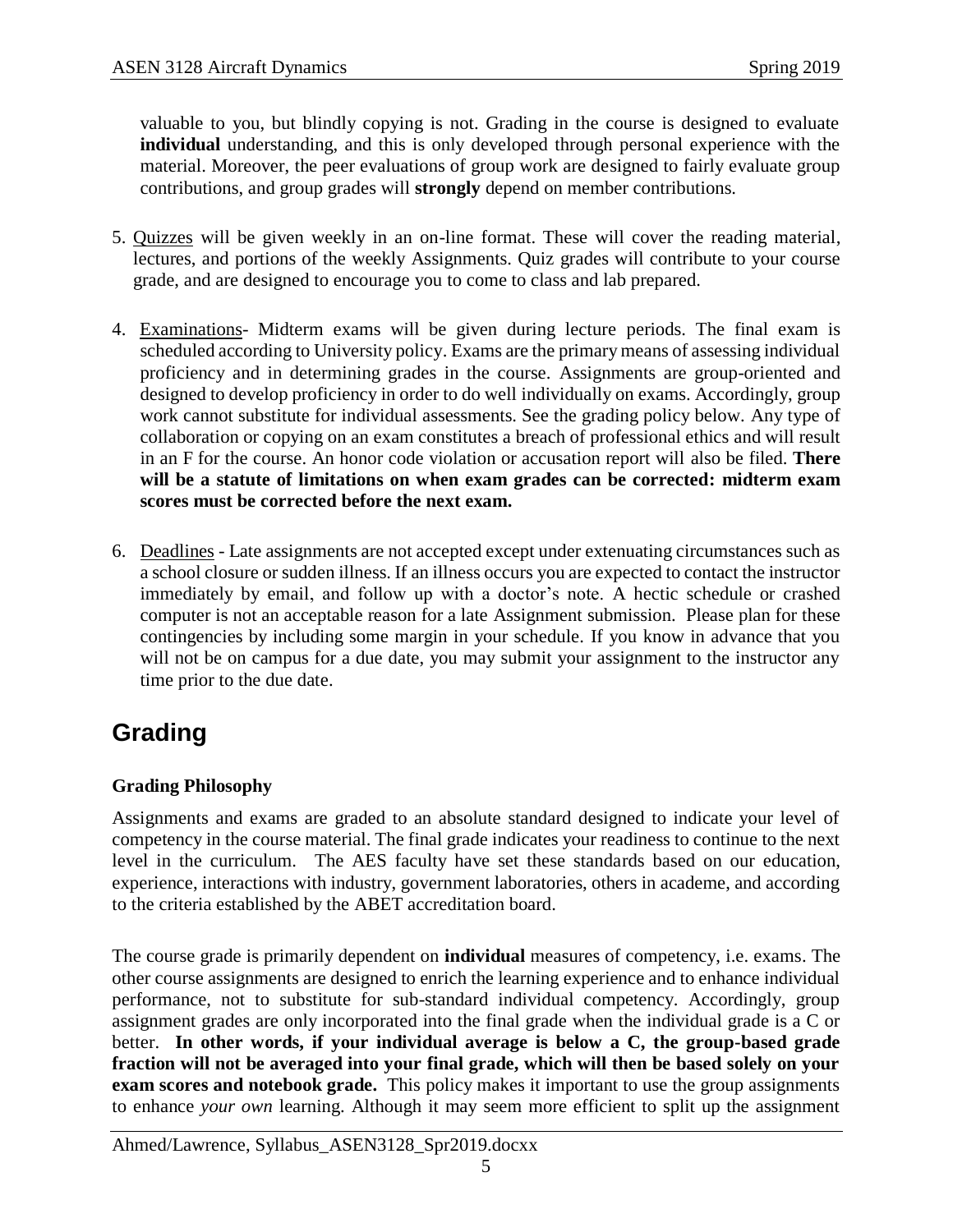among group members, this is dangerous because the learning is also split up, and this often results in poor performance on exams, and significant risk of repeating the course. Recommended practice is to work the assignments first on your own, then use the group interactions and instructor/TA help to answer questions and refine and deepen your understanding.

Grades for the course are set based on the following criteria:

- A, A- Demonstrates mastery of the course material in both conceptual and quantitative aspects.
- B+, B Demonstrates comprehensive understanding of the material, with a solid conceptual grasp of key concepts and strong quantitative work.
- B-, C+ Demonstrates good understanding of most key concepts, with few major quantitative errors.
- C Demonstrates adequate understanding of the material to proceed to the next level; sufficient quantitative work.
- C- Does not demonstrate adequate understanding of the material to proceed to the next level, or makes persistent quantitative errors.
- D Very little understanding is evident, consistently poor quantitative work.
- F Unsatisfactory performance.

Final letter grades are based on the numerical grades earned during the semester, roughly corresponding to the standard University grading scale. Students are cautioned that numerical grades near the critical 73% level (a nominal C) may or may not result in a C for the course.

It is recognized that all students do not have the same objectives in terms of course grades, but the risk of repeating the course and delaying graduation is great if the individual score is close to 73% going into the final exam. It is strongly recommended to avoid this situation by making use of all assistance available (e.g. group assignment participation, lecture participation, instructor/TA help) to prepare for the exams.

#### **Grade Breakdown**

| <b>Type</b>          | <b>Description</b>            | Percentage     |
|----------------------|-------------------------------|----------------|
| Individual Work (IW) | Midterm Exams (2)             | 50% (25% each) |
|                      | Final Exam                    | 30%            |
|                      | Quizzes                       | 10%            |
|                      | <b>Notebook</b>               | 10%            |
| <b>IW</b> Score      | <b>Total Individual Score</b> | 100%           |
|                      |                               |                |
| Group Work (GW)      | <b>Weekly Assignments</b>     | 100%           |
| <b>GW</b> Score      | <b>Total Group Score</b>      | 100%           |

Your final grade is a combination of an individual work (IW) and group work (GW) score.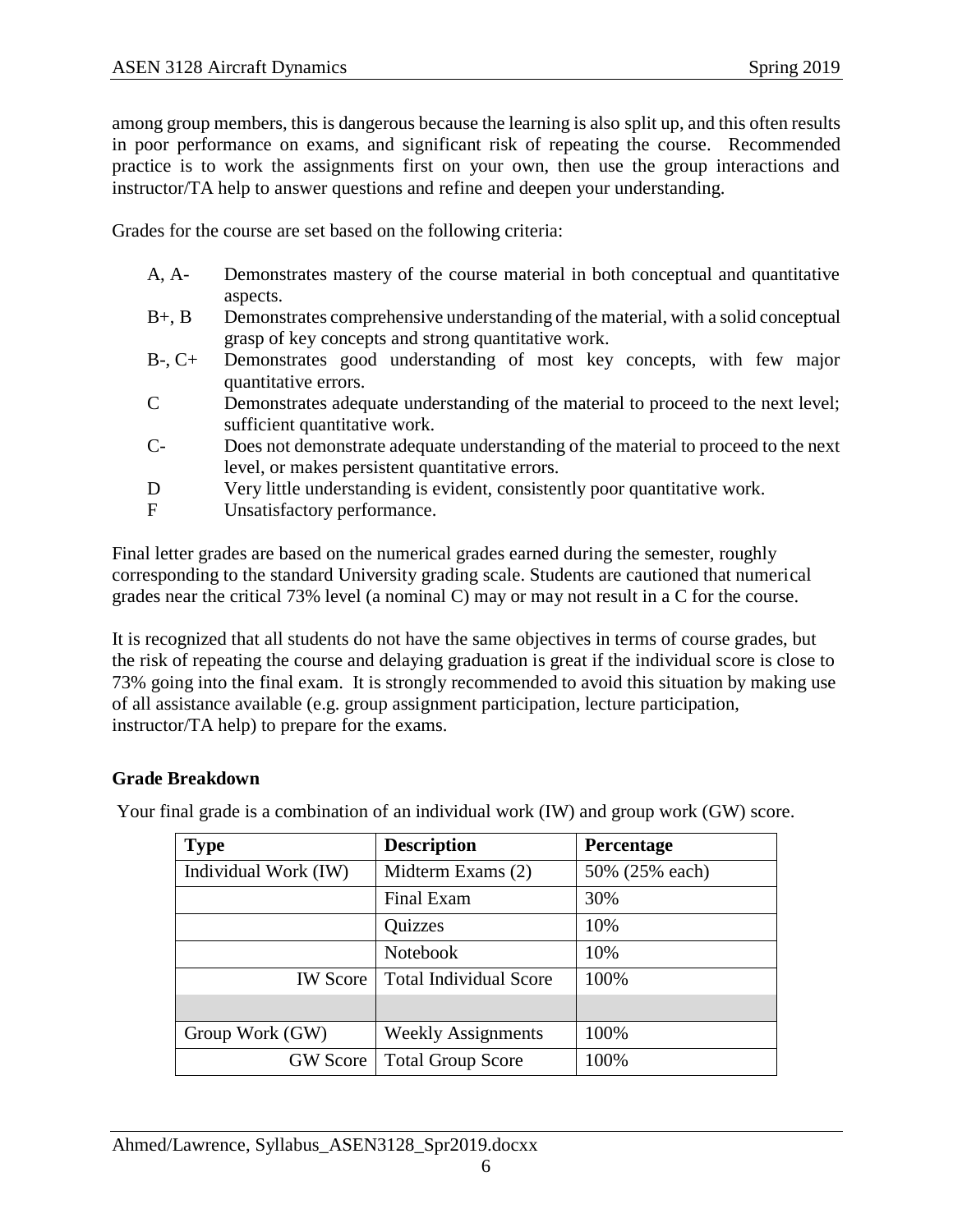#### **Final Course Score**

Your final course score is computed as follows

- If your Individual Work (IW) grade is **below a C**, then your Final Score (FS) is the Individual Work (IW) score. In this case  $FS = IW$ .
- If your Individual Work (IW) grade is **a C or better** then your Final Score is computed as the weighted average of the Individual Work (IW) and Group Work scores (GW). This formula is

 $FS = 0.6*IW + 0.4*GW$ ,

which is equivalent to an overall breakdown:

| Assignments     | 40 %  |
|-----------------|-------|
| <b>Notebook</b> | 6 %   |
| <b>Quizzes</b>  | 6 %   |
| 2 Midterm Exams | 30 %  |
| Final Exam      | 18 %  |
|                 | 100 % |

## **Exam Schedule**

Midterm 1: Thursday, February 14, 12:30-1:45 pm, CHEM 140 Midterm 2: Tuesday, March 21, 12:30-1:45 pm, CHEM 140 Final Exam: Saturday, May 4, 1:30-4:00 pm, CHEM 140

### . **Assignment Schedule**

Assignments will be posted on Tuesday and due before the Monday lab 2 weeks later. The first week of each Assignment is designed for preliminary "first-pass" individual attempts of the problems, and the second week is designed for group finalization of the Assignment solutions and for instructor/TA help during "lab" times.

## **Quiz Schedule**

Quizzes will be conducted on-line through Canvas. They will be open each week until 11:59 PM on Sunday. Quiz answers will not be accepted after the deadline.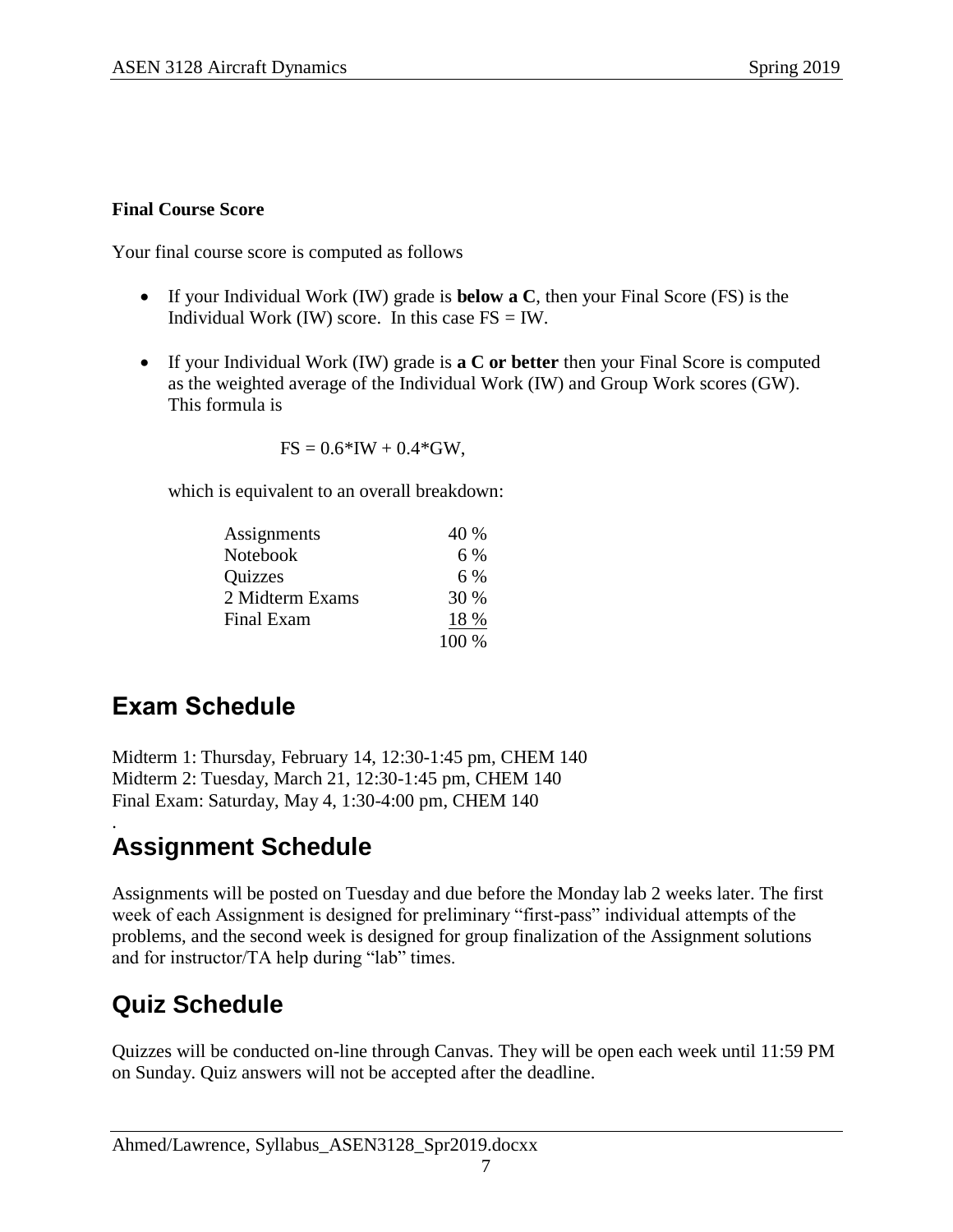# **Honor Code**

All students enrolled in a University of Colorado Boulder course are responsible for knowing and adhering to [the academic integrity policy](http://www.alumniconnections.com/links/link.cgi?l=6835160&h=6451&e=UCBI-20151203180101) of the institution. Violations of the policy may include: plagiarism, cheating, fabrication, lying, bribery, threat, unauthorized access, clicker fraud, resubmission, and aiding academic dishonesty. All incidents of academic misconduct will be reported to the Honor Code Council [\(honor@colorado.edu;](mailto:honor@colorado.edu) 303-735-2273). Students who are found responsible of violating the academic integrity policy will be subject to nonacademic sanctions from the Honor Code Council as well as academic sanctions from the faculty member. Additional information regarding the academic integrity policy can be found at [http://honorcode.colorado.edu.](http://www.alumniconnections.com/links/link.cgi?l=6835161&h=6451&e=UCBI-20151203180101)

# **General University Policies**

### **Accommodation for Disabilities**

If you qualify for accommodations because of a disability, please submit to your professor a letter from Disability Services in a timely manner (for exam accommodations provide your letter at least one week prior to the exam) so that your needs can be addressed. Disability Services determines accommodations based on documented disabilities. Contact Disability Services at 303-492-8671 or by e-mail at [dsinfo@colorado.edu.](mailto:dsinfo@colorado.edu) If you have a temporary medical condition or injury, see [Temporary Injuries guidelines](http://www.alumniconnections.com/links/link.cgi?l=6835148&h=6451&e=UCBI-20151203180101) under the Quick Links at the [Disability Services](http://www.alumniconnections.com/links/link.cgi?l=6835149&h=6451&e=UCBI-20151203180101)  [website](http://www.alumniconnections.com/links/link.cgi?l=6835149&h=6451&e=UCBI-20151203180101) and discuss your needs with your professor.

### **Religious Holidays**

Campus policy regarding religious observances requires that faculty make every effort to deal reasonably and fairly with all students who, because of religious obligations, have conflicts with scheduled exams, assignments or required attendance. In this class, you must let the instructors know of any such conflicts within the first two weeks of the semester so that we can work with you to make reasonable arrangements. See [campus policy regarding religious observances](http://www.alumniconnections.com/links/link.cgi?l=6835152&h=6451&e=UCBI-20151203180101) for full details.

### **Class Behavior**

Students and faculty each have responsibility for maintaining an appropriate learning environment, not only while in class but also while working outside of class. Those who fail to adhere to such behavioral standards may be subject to discipline. Professional courtesy and sensitivity are especially important with respect to individuals and topics dealing with differences of race, color, culture, religion, creed, politics, veteran's status, sexual orientation, gender, gender identity and gender expression, age, disability, and nationalities. Class rosters are provided to the instructor with the student's legal name. We will gladly honor your request to address you by an alternate name or gender pronoun. Please advise us of this preference early in the semester so that we may make appropriate changes to our records. For more information, see the [policies on classroom behavior](http://www.alumniconnections.com/links/link.cgi?l=6835155&h=6451&e=UCBI-20151203180101) and [the student code.](http://www.alumniconnections.com/links/link.cgi?l=6835156&h=6451&e=UCBI-20151203180101)

### **Discrimination and Harassment**

The University of Colorado Boulder (CU-Boulder) is committed to maintaining a positive